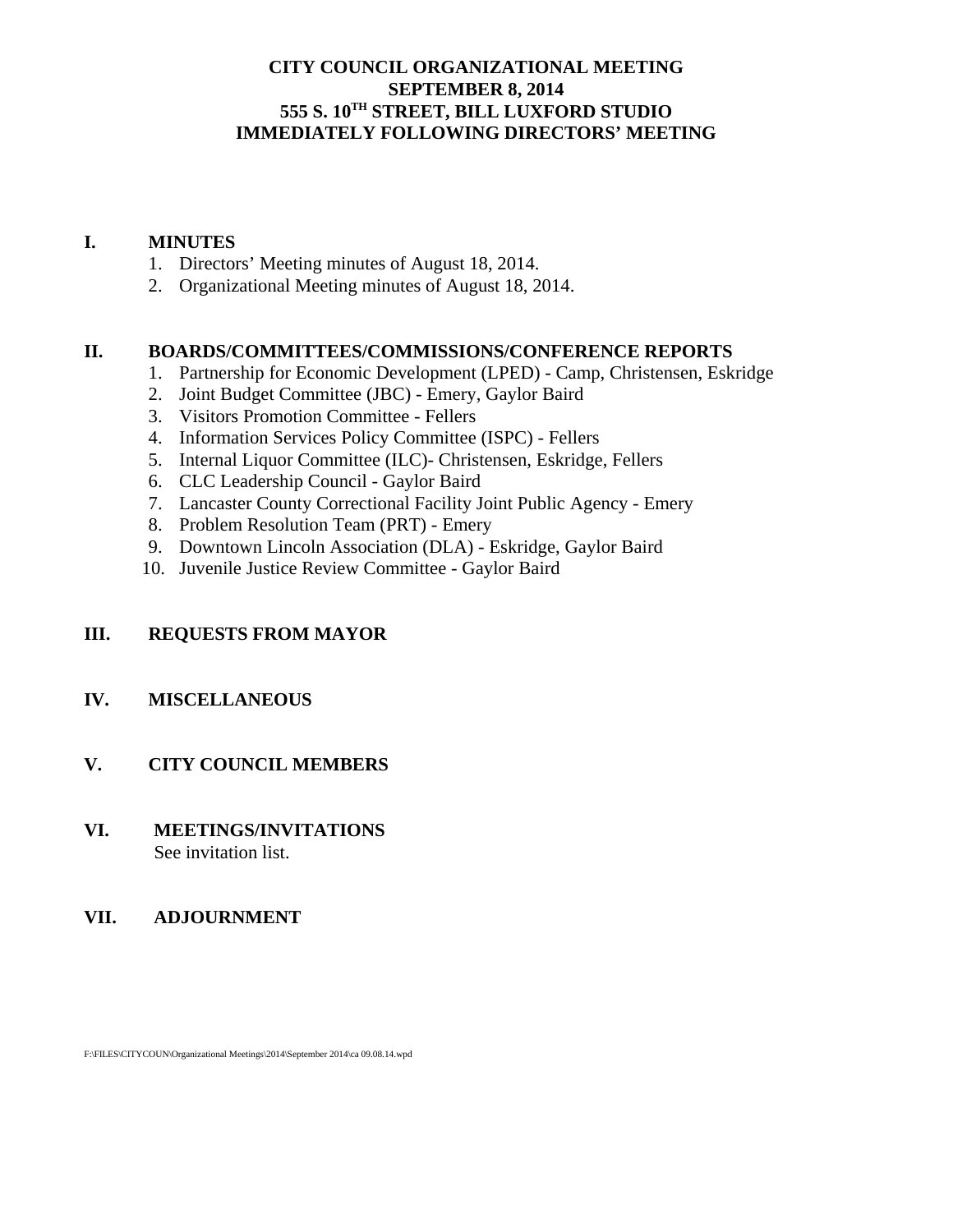#### **MINUTES CITY COUNCIL ORGANIZATIONAL MEETING SEPTEMBER 8, 2014**

**Present:** Doug Emery, Chair; Trent Fellers, Vice Chair; Leirion Gaylor Baird; Carl Eskridge; Jonathan Cook; Roy Christensen; and Jon Camp

#### **Others:** Rick Hoppe, Chief of Staff; Jeff Kirkpatrick, City Attorney

Chair Emery opened the meeting at 2:27 p.m. and announced the location of the Open Meetings Act.

#### **I. MINUTES**

- 1. Directors' Meeting minutes of August 18, 2014.
- 2. Organizational Meeting minutes of August 18, 2014.

With no corrections the above minutes placed on file in the City Council office.

#### **II. BOARDS/COMMITTEES/COMMISSIONS/CONFERENCE REPORTS**

#### **1. Partnership for Economic Development (LPED) - Camp, Christensen, Eskridge**

Christensen stated they discussed start-ups with a presentation given on encouraging new innovation. Lincoln is one of the top cities of our size in the country encouraging innovation. Much activity is being conducted through the UNL campus and Innovation Campus. These locations provide access to space, people with ideas, and the momentum to build problem solving solutions. Christensen added Lincoln will have an open laboratory available very soon.

#### **2. Joint Budget Committee (JBC) - Emery, Gaylor Baird**

Councilwoman Gaylor Baird was not able to attend.

### **3. Visitors Promotion Committee (VPC) - Fellers**

Fellers stated they discussed the budget and figures from the previous year. A grant request was presented for expanding the trailways at the Lincoln's Children Zoo. Interestingly they brought Galapagos turtles into the meeting. The Committee voted to approve, at \$200,000.00. The exhibit will be ready by the Zoo's anniversary. The Galapagos turtles exhibit at the Zoo is one of their cornerstones and now the children will be able to have a track inside to experience.

### **4. Information Services Policy Committee (ISPC) - Fellers**

Councilman Fellers unable to attend.

### **5. Internal Liquor Committee (ILC)- Christensen, Eskridge, Fellers**

Eskridge stated the ILC had their tailgate walk which started by going to the Indian Center, which primarily seems to cater to undergrad students, underage persons. A lot of drinking games, people having a good time, dancing on cars and trucks, and kind of out of control. An issue which we will discuss with the Indian Center and University leaders to see what might be done to try to find a solution to handle what's going on there. From there we went through the North Bottoms, also a notorious party location on game days, and we saw evidence of this behavior. We continued on foot through the Haymarket Park, over to the Railyard, then we went to INS. INS would be ranked as No. 2 in terms of craziness, just a tremendous number of people with a lot of alcohol. We ended at the Journal Star.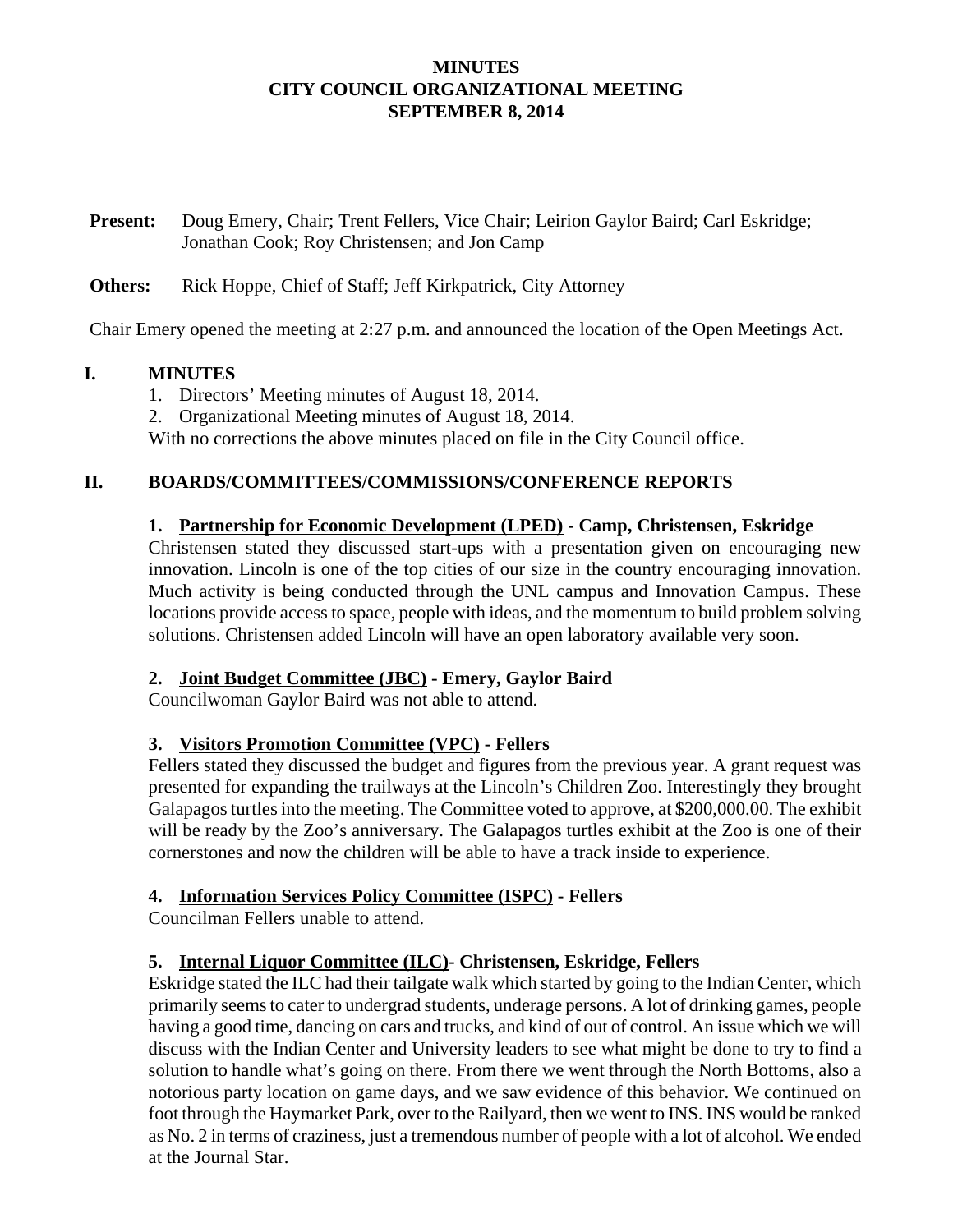Eskridge stated with all of the behavior going on we heard concerns from restaurant and bar owners about loss of business and uneven playing fields where the police are visiting their establishments but don't go to the tailgates. Simply law enforcement does not have personnel to go to all the tailgates. Law is directing traffic plus the numerous other jobs on game days.

The walk was worthwhile and we will be discussing.

Fellers agreed, adding he thought it was very eye opening, and had never been to the Indian Center on game day. Think we might have done the walk in reverse order as in starting at the Railyard, the North Bottoms, and then the Indian Center they would have started with areas fairly contained and fairly responsible and then move towards other areas. These areas do have security and wrist banding. A good experience and next time should invite other colleagues to observe.

# **6. Lancaster County Correctional Facility Joint Public Agency - Emery**

Emery stated they paid outstanding bills and are in the process of discussing going from monthly meetings to quarterly as the project is winding down.

# **7. Problem Resolution Team (PRT) - Emery**

Emery attended via the phone. The PRT is trying to wrap up several properties as we get to the end of the year. Once the cold season arrives we tend not to use weed control, who is one of the prime units who usually show up at the beginning of a problem property. They are not part of the process during the cold weather. Several properties are coming to the PRT and we'll try to wrap up. The number of cases stayed static this year. It is an ongoing problem.

## **8. Downtown Lincoln Association (DLA) - Eskridge, Gaylor Baird**

Gaylor Baird stated they had Paul Barnes and Marvin Krout give a presentation on the South Haymarket plan. They're also gearing up to continue the process with the consultant about the next BID review process.

Eskridge added the Go Lincoln Go group went out of existence. Great appreciation shown for the work they've done under that name, and Updowntowners. For years really helped to keep some vitality in downtown Lincoln. The DLA doesn't feel there is a need for the group at this point. There are other things happening and being there to create isn't necessary in their eyes.

He stated they added a new piece of equipment, a new sidewalk cleaner. It looks like an Zamboni.

Eskridge asked Members if they've seen the new buses? Great looking.

- **III. REQUESTS FROM MAYOR** None
- **IV. MISCELLANEOUS** Kirkpatrick stated that attorney Rick Peo is back in the office.
- **V. CITY COUNCIL MEMBERS** No comments
- **VI. MEETINGS/INVITATIONS** See invitation list.
- **VII. ADJOURNMENT**